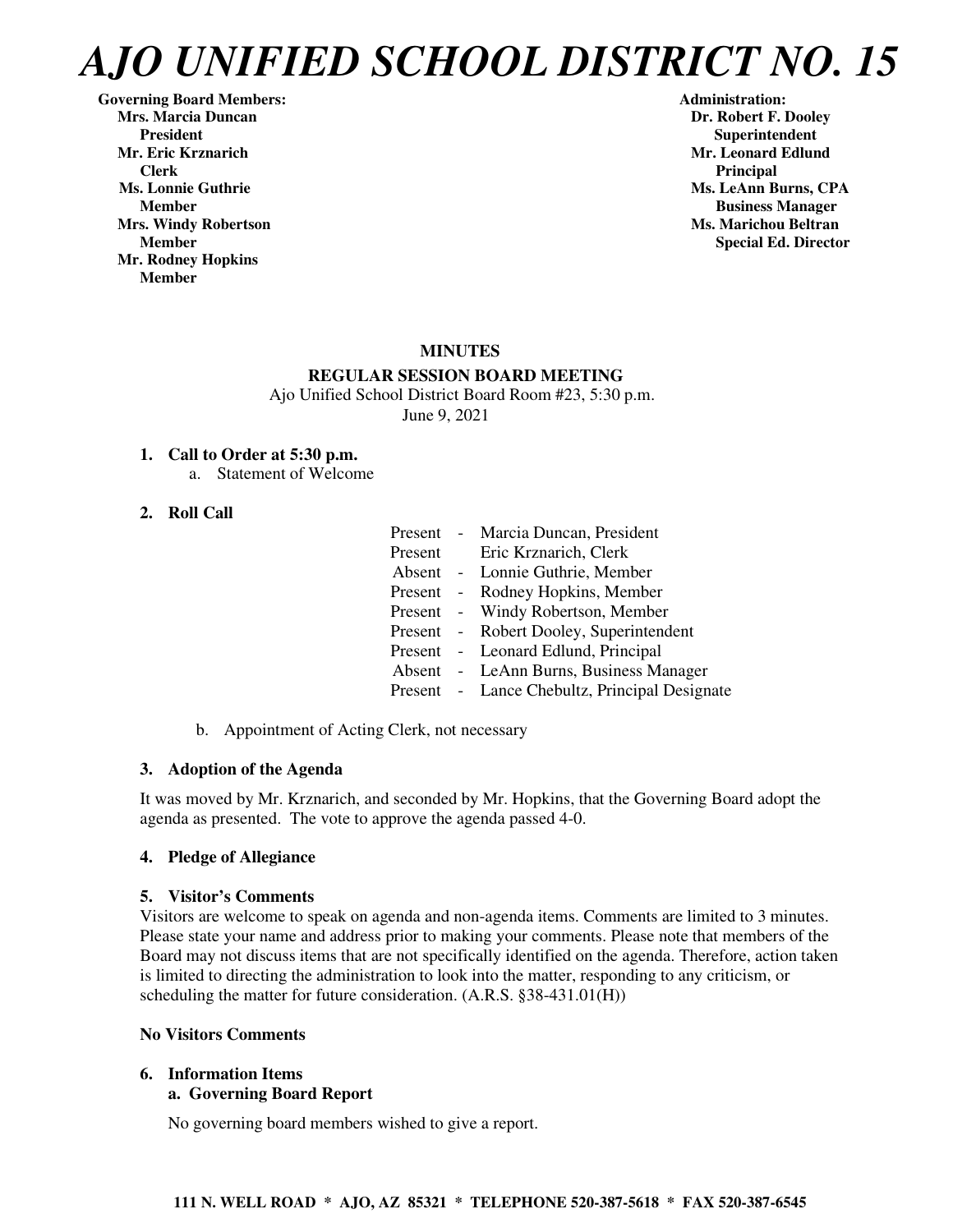## Regular Session Board Meeting June 9, 2021 Page 2

#### **b. Superintendent's Report**

- It is the 3<sup>rd</sup> day of secondary summer school; our numbers are approximately 20-25 students per teacher. 138 students were counted today.
- Mr. Edlund is on vacation this week and will return next week for his last week.
- Dr. Chebultz is here early and thank you to the Board for supporting him on coming into the district a month early.
- SFB is kind of a challenge this year. We are working on a few projects: the completion of two grants for the HVAC unit replacements that are approved and are in production but are having problems with a \$1.4-million roofing grant. SFB is in discussion to make it part of the administration of the state government.
- Before you leave tonight, please remember to sign the proposed budget sheets. In repeat of what LeAnn Burns said on Monday; The AZ Legislature has not passed the state budget yet, so a revision budget will come sooner than expected because of the unknowns of budget limits in this proposed budget; change of ADM, 301 percentage, etc.
- The district has been advertising the intention to approve opening school on August  $9<sup>th</sup>$ . We hope Arizonan's use their judgement. That decision will be brought to the Board in July, but with CDC, Pima County Health, and other advice.
- The comments last Monday night on the call to the public were complete with error. Not necessarily from the individual that made the comments, but I was never asked anything about the situation. Without going into the event in a public meeting, I was amazed on the misinformation that was there. Also, sometimes only one half of the story is told, if we could have communication before the call to the public, which was a sensitive topic, that would be helpful. Several months ago, we had a board meeting that had some very sensitive topic, and we had a unanimous vote on sensitive topics. If we can do anything to work together and come to a common ground it would help our staff and students.

#### **7. Consent Agenda**

The following items are being recommended for approval on the consent agenda:

- a. Financial Report
- b. Voucher Approval
- c. Board Minutes
- d. Donations
- e. Library Report
- f. Monthly Contact Report

It was moved by Mr. Krznarich and seconded by Mrs. Robertson that the Governing Board adopt the agenda as presented. The motioned passed 5-0.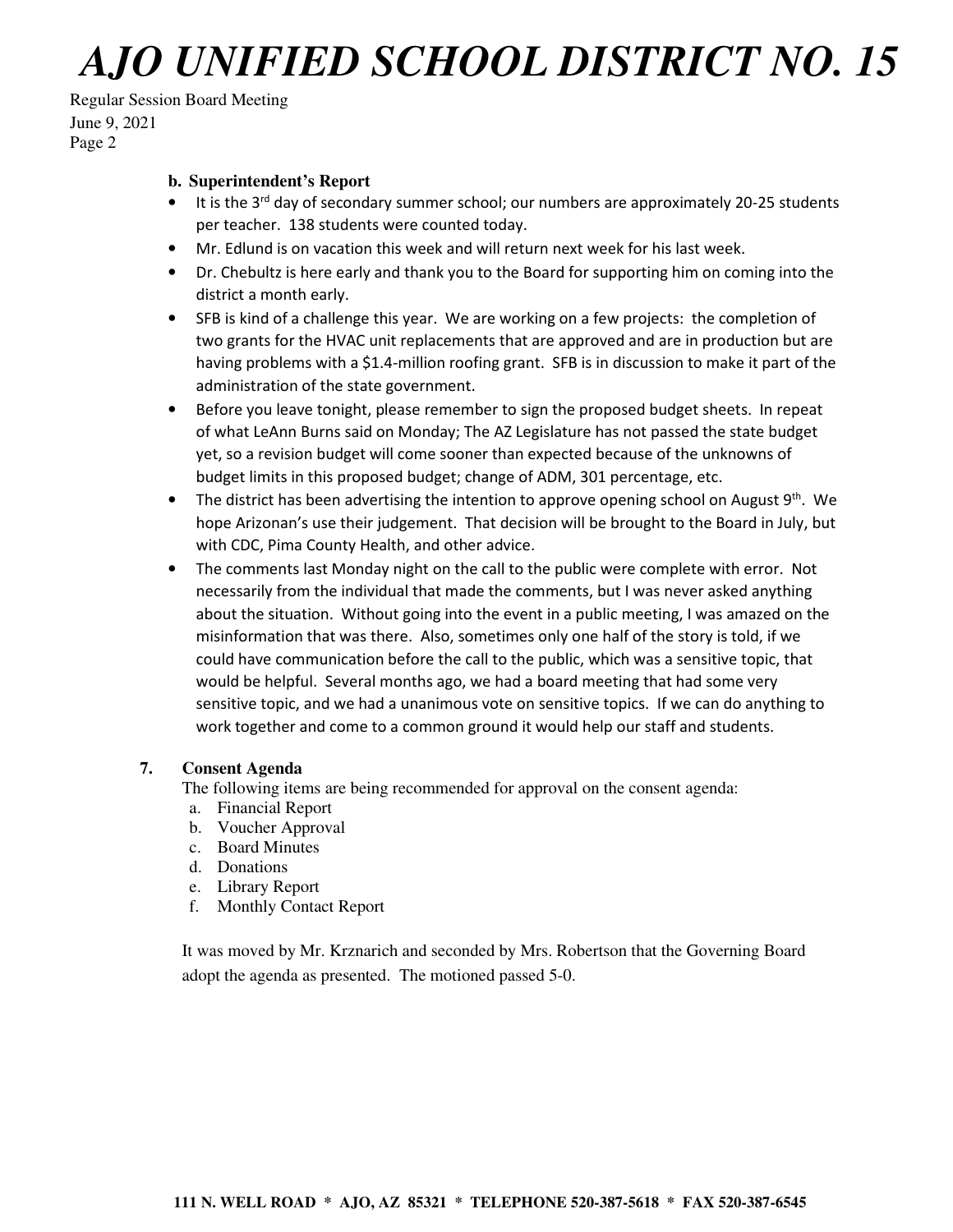Regular Session Board Meeting June 9, 2021 Page 3

## **8. Board Action Items**

#### **a. Personnel**

## **1. Certified & Classified Employment – July 2021 Elementary Jump Start**

Jump Start for Elementary students will be July 12-16 to July 19-23 from 8:30 to 1:30 p.m. Teachers will work 6 hours per day, for 8 days, pending the number of students to teacher ratio. Teachers recommended to teach for June summer school are: Chelly Arancon, Marichou Beltran, Mary Grace Roble, Reylee Melendres, Daryl Palicte, Richard Rigodon, Kara Stocker, Ana Silvano, and Dawnell Connelly

Paraprofessionals/Teacher's Aides are being recommended as one-on-one aides, if their students are in attendance: Alejandra Figueroa, Marcia Martinez, Maria Villa Silva, Sherry Simpson, and Bernardine Tamayo

**Mr. Hopkins made the motion to approve the above teachers and aides to work during Elementary Jump Start from July 12-16 and July 19-23, 2021, pending the number of students who attended Jump Start. Mrs. Robertson seconded the motion. The motion passed 4-0.** 

#### **2. Classified Employment – Paraprofessionals – June Summer School**

Teachers for June Summer School were approved at the May 12th Board Meeting. The administration is requesting permission to employ two paraprofessionals as one-on-one aides for special education +students. Employment of the aides depend on the attendance of their students. Aides will be paid their hourly rate for 5 hours per day. Aides recommended are: Rafaela Duran & Patricia Muñoz

**Mr. Krznarich made the motion to approve the two aides above to work during June 2021 Summer School. Mr. Hopkins seconded the motion. The motion passed 4-0.** 

#### **3. Classified Resignation – Paraprofessional – Lori Daniels**

Lori Daniels has submitted her resignation as a parapro effective May 21, 2021.

**Mr. Krznarich made the motion to approve the resignation of Lori Daniels as an aide effective May 21, 2021. Mrs. Duncan seconded the motion. The motion passed 4-0.** 

#### **4. Classified Resignation – Paraprofessional – Luisana Torres**

Luisana Torres has submitted her resignation as a parapro effective May 26, 2021.

#### **Mrs. Robertson made the motion to approve the resignation of Luisana Torres as an aide. Mr. Hopkins seconded the motion. The motion passed 4-0.**

#### **5. Classified Reassignment – Frances Lopez**

Frances Lopez, with Board approval, was reassigned from the position as a paraprofessional to serve as the food serve assistant manager. She is requesting to be returned to the position as a parapro as of July 1, 2021.

**Mr. Hopkins made the motion to approve the reassignment of Frances Lopez from Asst. Food Service Director to Paraprofessional as of July 1, 2021. Mr. Krznarich seconded the motion. The motion passed 4-0.**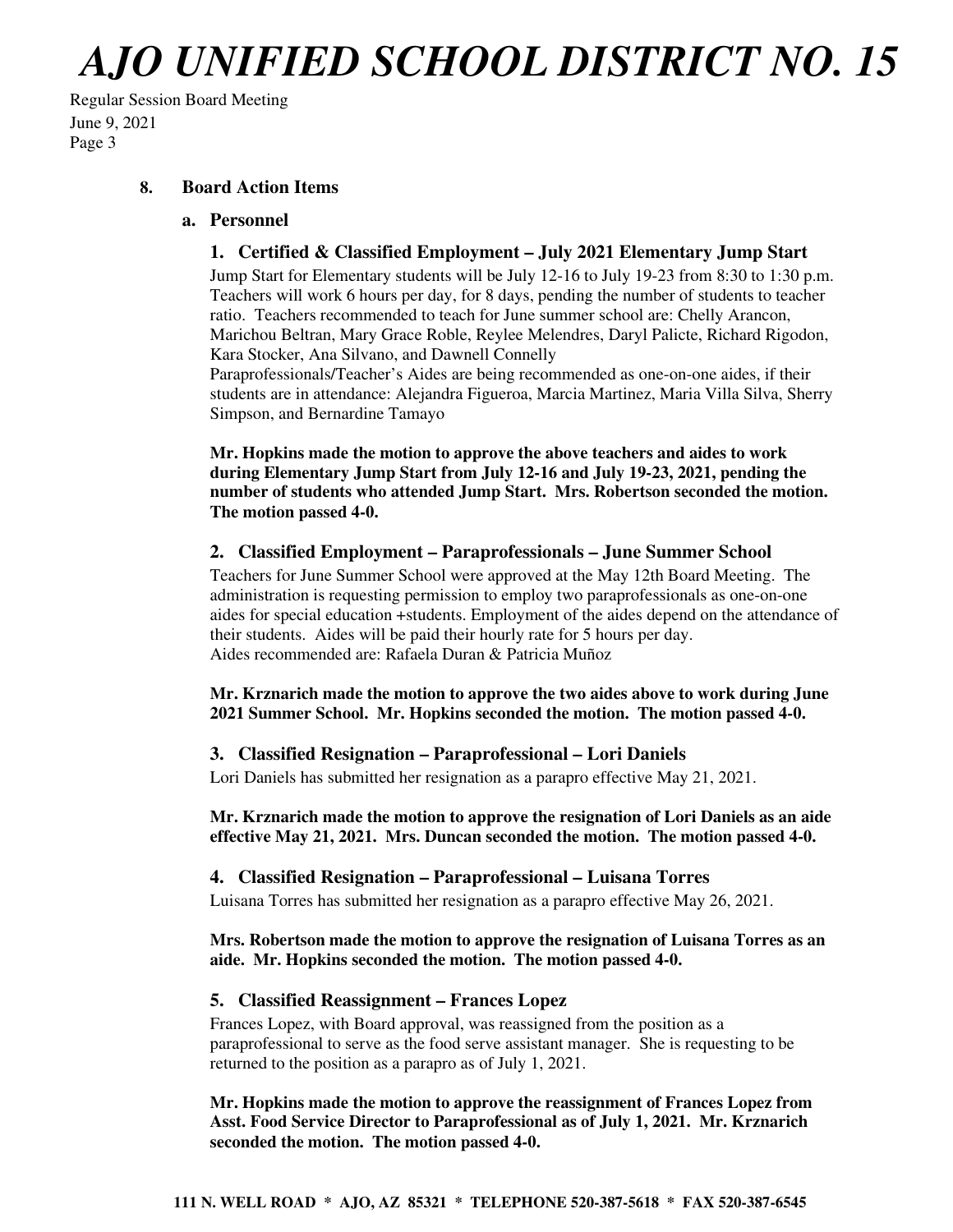## Regular Session Board Meeting June 9, 2021 Page 4

## **6. Classified Employment – Cafeteria – Fernanda Osorio**

Fernanda Osorio has been interviewed and reference checks completed for the position of cafeteria worker.

**Mrs. Robertson makes the motion to approve the employment of Fernanda Osorio as a cafeteria worker. Mrs. Duncan seconds the motion. The motion passed 4-0.** 

## **7. Extra Pay Positions**

The administration is seeking Board approval of for extra duty stipends to the following staff members:

Freshman Class Advisor/Dawnell Connelly, Athletic Director/Jose R. Yon, Athletic Coordinator/Arcelia Munoz, Yearbook Advisor/Dawnell Connelly, Senior Class Advisor/J. Abaja & C. Arancon, EL Coordinator/M.A. Domalanta, HS Student Council Advisor/Mercy Arancon, CTE/JTED Director/Chad Chidgey, Special Education/Marichou Beltran, Powerschool Tech Mentor/Babu K.C.

**Mr. Krznarich made the motion to approve the above extra duty positions for the individual staff members listed. Mr. Hopkins seconded the motion. The motion passed 4-0.** 

#### **b. Business**

## **1. Approval of Proposed 2022 Budget**

The administration has prepared the proposed 2022 fiscal year budget for Board review. The proposed budget is being recommended for approval and the administration is asking permission to advertise the prosed budget per ARS 15-905.

**Mr. Krznarich made the motion to approve the 2022 fiscal year proposed budget. Mrs. Duncan seconded the motion. The motion passed 4-0.** 

## **2. Approval of District Signers on All Bank Accounts**

To help the district guarantee checks and balances on our accounts with National Bank of AZ, a request is being made (recommendation from the auditor) for the Board to approve a change of signers on AUSD's accounts. The recommended signers are: Robert F. Dooley, Lance Chebultz, and Venus Gallerani

**Mr. Hopkins made the motion to approve Dr. Dooley, Dr. Chebultz, and Ms. Gallerani as signers be approved for all AUSD bank accounts with National Bank. Mrs. Robinson seconded the motion. The motion passed 4-0.** 

#### **3. Approval of Intergovernmental Agreement – JTED**

Annually the Pima County JTED and the AUSD agree to an IGA for the operation of the JTED Program. The agreement is attached.

**Mr. Krznarich made the motion to approve the attached IGA between AUSD & JTED. Mrs. Robertson seconded the motion. The motion passed 4-0.**